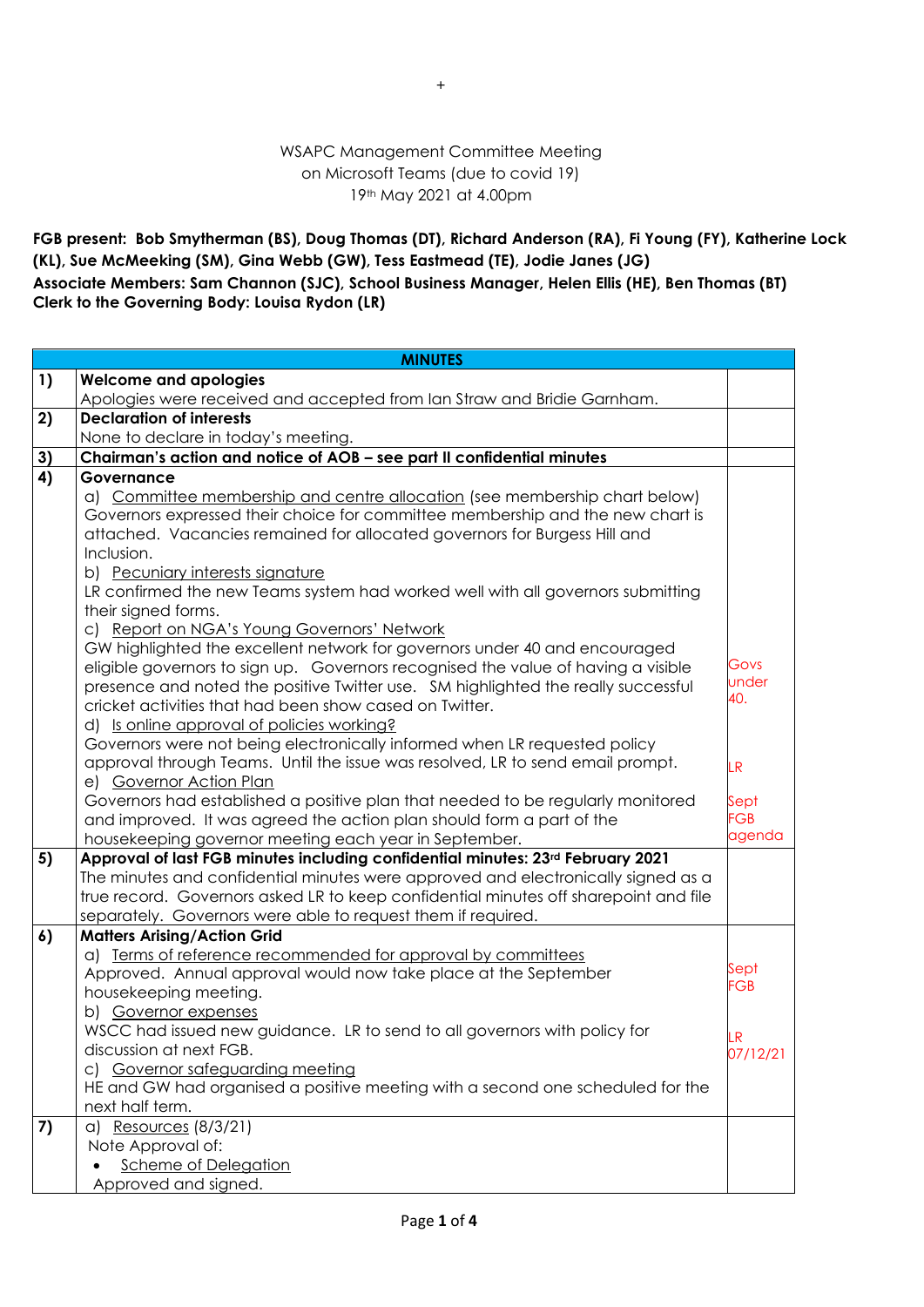|     | Statement of internal control                                                          |         |
|-----|----------------------------------------------------------------------------------------|---------|
|     | Approved and signed.                                                                   |         |
|     | Charging & remissions                                                                  |         |
|     | Approved.                                                                              |         |
|     | b) Learning and Standards (22/3/21)                                                    |         |
|     | Nothing to add to the minutes.                                                         |         |
|     | c) Chalkhill (6/5/21)                                                                  |         |
|     | JJ was thanked for joining the committee.                                              |         |
| 8)  | End of year 2020/21 finance report                                                     |         |
|     | SJC confirmed the preliminary carry forward figure (£348,457.55) and reported on       |         |
|     | the restrictions around expenditure during the pandemic. Governors noted the           |         |
|     | underspend fell within the 8% limit and the carry forward had been allocated for       |         |
|     | 2021/22.                                                                               |         |
| 9)  | Review and approve 2021/22 budget                                                      |         |
|     | SJC gave governors a presentation on the budget planning with 2021/22 being year       |         |
|     | 1 of the three year plan. Governors were aware of the change in the type of            |         |
|     | student coming to WSAPC over the past four years and the impact their needs had        |         |
|     | on budgeting. DT highlighted the importance of raising AP's profile with the DfE to    |         |
|     | lead to much needed investment. Staff were experts in their field and with             |         |
|     | continued training there was an opportunity to support other schools and be part of    |         |
|     | the inclusion strategy for WSCC and other areas.                                       |         |
|     | Governors appreciated the costs of an experienced staff and the need to have           |         |
|     | more clerical support with multi-sites. They carefully discussed the three year        |         |
|     | overview and applauded the planning behind making adjustments in year to               |         |
|     | reduce deficits for a balanced budget for years 2 & 3.                                 |         |
|     | RA noted the positive changes SJC had made to the Chalkhill budget following the       |         |
|     | 6/5/21 meeting. SJC believed the further necessary savings for year 2 and 3 were       |         |
|     | manageable and reported on some options.                                               |         |
|     | Governors thanked SJC for the clear presentation and approved the total budget         |         |
|     | share for WSAPC, 2021/22 of £6,577,779.24.                                             |         |
| 10) | <b>Approve SFVS</b>                                                                    |         |
|     | The SFVS demonstrated effective resources management and governors had                 |         |
|     | previously noted the uniqueness of the provision which led to the results.             |         |
|     | Approved and signed.                                                                   |         |
| 11) | HTPM review and agree advisor/process for 2021/22                                      |         |
|     | LR to arrange a date for October with Dave Cole of Shine Consulting. The               |         |
|     | committee is BS/FY and GW. GW was thanked for booking onto the training.               | LR      |
|     |                                                                                        | 28/5/21 |
| 12) | <b>INSET days approval</b>                                                             |         |
|     | DT confirmed there would be five days for safeguarding, teaching and learning,         |         |
|     | wellbeing, restorative justice and team teach. 1st/2nd September confirmed. The        |         |
|     | final three dates (November, January and two twilights for Team Teach) would be        |         |
|     | confirmed once providers had agreed a date.                                            |         |
|     | Governors approved five days and were invited to all Inset days. HE felt it would be   | All     |
|     | beneficial for governors to attend the 1/9/21 where all staff would be at Burgess Hill | 1/9/21  |
|     | for activities and safeguarding refresher training. FY commented on how enjoyable      |         |
|     | the training had been last year.                                                       |         |
| 13) | Confidential Part II agenda item                                                       |         |
|     | Nothing to report.                                                                     |         |
| 14) | Key Themes of Meeting/Impact on pupils                                                 |         |
|     | Robust scrutiny of budget. Shown to be sustainable over three year plan.               |         |
|     | New safeguarding governor in place and meetings held.                                  |         |
|     | Joined NGA's young governor network.                                                   |         |
|     | Shown to be proactive with contingency planning through covid - cricket activity       |         |
|     | hugely positive for students.                                                          |         |
|     | Positive presence on Twitter.                                                          |         |
| 15) | Dates of next meeting                                                                  |         |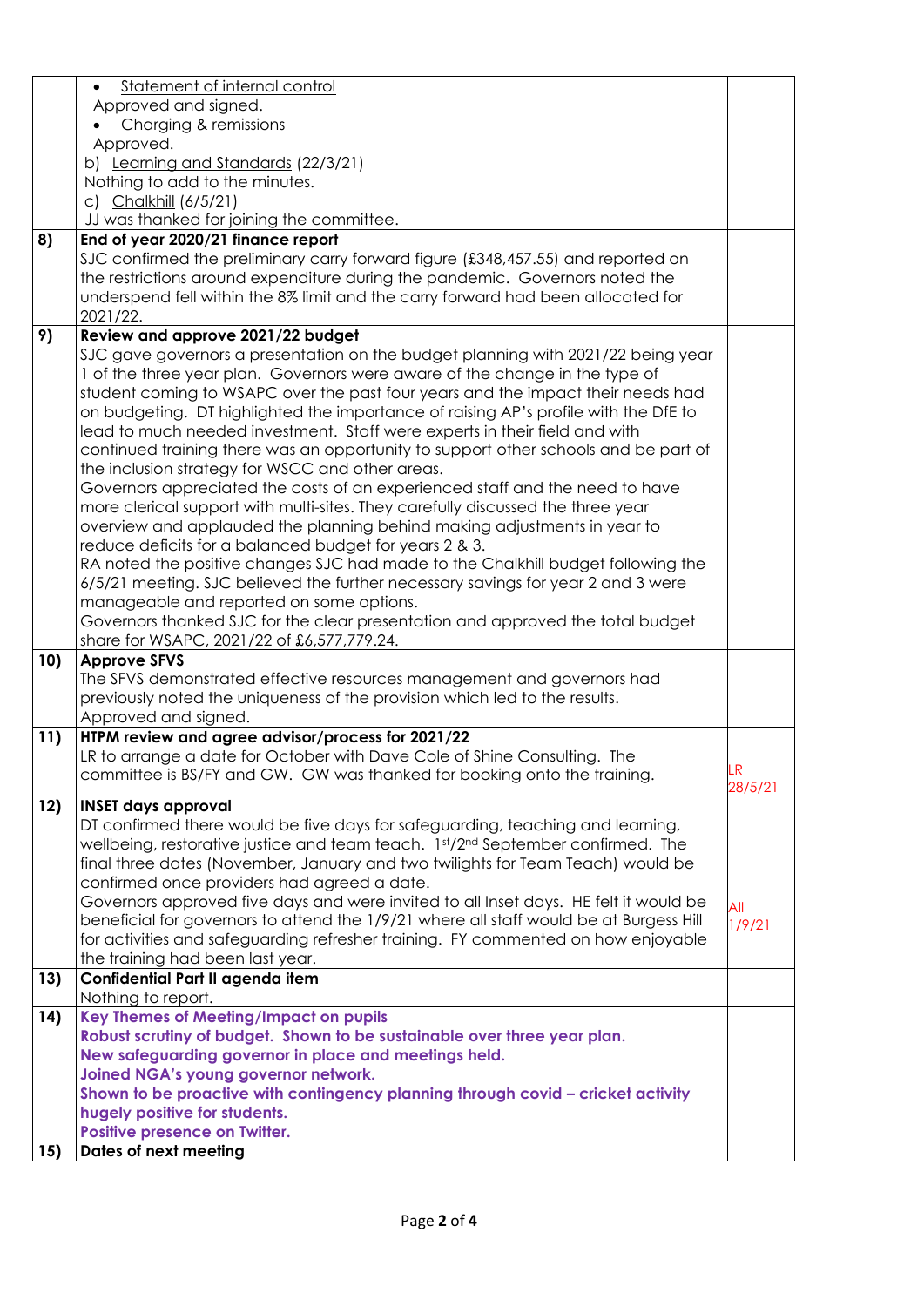| Governors agreed to continue with meetings on Teams but stressed the importance |  |
|---------------------------------------------------------------------------------|--|
| of in-house monitoring and when guidance changed, governors would be welcome    |  |
| lin centres.                                                                    |  |
| Remaining summer term meetings dates – note change of date for L&S.             |  |
| Learning and Standards: Wednesday, 23rd June 2021 at 4pm                        |  |
| FGB: Wednesday, 7 <sup>th</sup> July at 4pm                                     |  |

SIGNED………*Bob Smytherman*…………………… DATE……7th July 2021………………………………

|    | <b>OUTSTANDING ACTION GRID MAY 2021</b>                                        |       |           |  |
|----|--------------------------------------------------------------------------------|-------|-----------|--|
| 4c | Eligible governors to sign up to NGA Young Governors' network                  |       | Young     |  |
|    |                                                                                |       | governors |  |
| 4d | Policy email prompt to governors when Teams approval sent out.                 |       | ✓         |  |
| 4e | Review/monitor governor action plan at September FGB                           |       | Agenda    |  |
| 6a | Terms of reference annual approval at September FGB                            |       | Agenda    |  |
| 6b | New guidance sent to governors.                                                |       |           |  |
| 10 | Organise HTPM date.                                                            |       |           |  |
| 12 | Attend Inset days where possible. All staff at Burgess Hill 3/9/21             |       |           |  |
| 15 | Note learning and standards change of date. Now 23/6/21                        |       | ✓         |  |
|    |                                                                                |       |           |  |
|    |                                                                                |       |           |  |
|    | <b>OUTSTANDING ACTION GRID</b>                                                 |       |           |  |
|    |                                                                                |       |           |  |
| 7i | New governors to arrange pen portrait and picture for website. (Send to<br>LR) | GW/JJ |           |  |
|    |                                                                                |       |           |  |